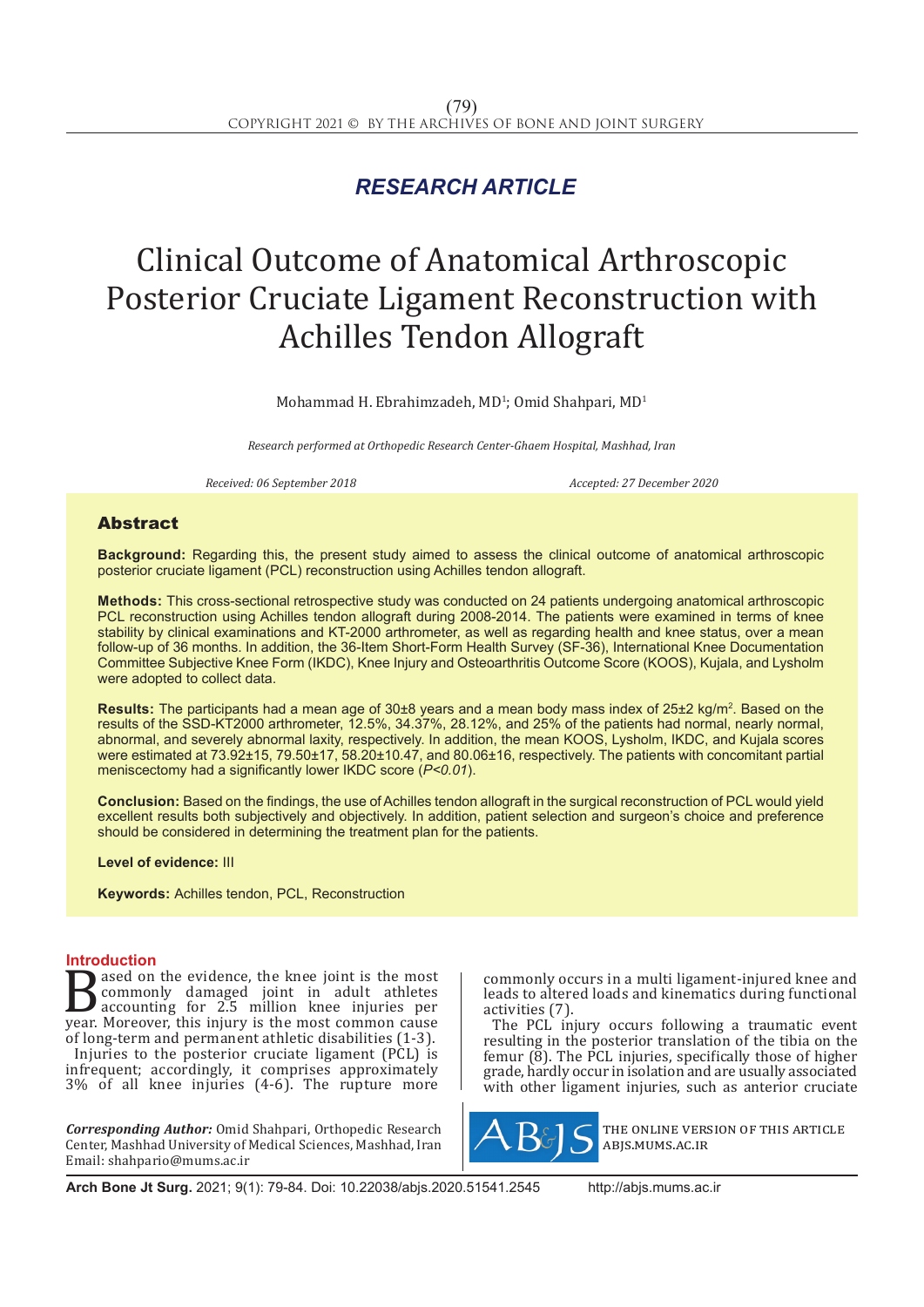ligament (ACL) (46%), medial collateral ligament (MCL; 31%), or posterolateral corner (62%) injuries (79% of all cases). The PCL injuries commonly occur as a result of high-energy trauma, such as sport and motor vehicle or road accidents (57%).

The management of PCL injuries remains a challenging issue in a clinical setting. Recent studies worked on PCL anatomy and bundles and have greatly elucidated its overall functional role. The advancement of imaging<br>techniques (e.g., increased magnetic resonance (e.g., increased magnetic resonance imaging [MRI] precision) has reportedly resulted in the improvement of PCL rupture diagnosis. Increased individuals' expectations and the need for having an effective knee are other factors necessitating the diagnosis of this condition (9-12).

Today, with the development of arthroscopic tools and advancement of technological methods, surgical treatment has become the preferred approach for arthroscopic PCL rupture restoration (9). A certain percentage of patients with isolated PCL injury treated non-operatively will develop chronic symptomatic posterior instability and may require surgical intervention. In high-grade unstable knees, non-operative treatment will probably increase clinical instability and risk of articular cartilage damage, thereby leading to secondary osteoarthritis. That is why there has been consensus on managing patients suffering from grade III posterior translation and giving-away episodes, with surgical reconstruction.<br>Based on the evidence, PCL reconstruction

Based on the evidence, PCL reconstruction is accompanied by promising outcomes with approximately 80% return to pre-injury activity levels (6, 13, 14). Therefore, the purpose of PCL reconstruction is to prevent osteoarthritis and restore the normal knee kinematics. After the surgery, some of PCL fibers remaining intact will help by activating spontaneous healing, and therefore leading to better joint resistance and proprioception (15).

Controversies exist surrounding the issues of PCL reconstruction, including indications, graft choice, allograft versus autograft tissue, and reconstruction techniques. In recent years, different kinds of allografts have been widely used in sports medicine surgical procedures. The allografts decrease surgical duration, morbidity of the donor site, and preoperative pain while improving surgical site shape and versatility in graft size, as well as accelerating rehabilitation. They are also easy to handle and provide sufficient strength (13, 16, 17).

Moreover, the quadriceps tendon allograft has been an interesting alternative in this reconstruction by surgeons because of its stiffness and large size. This allows them to maintain the anatomic footprint and stiffness of the native PCL more accurately. However, there is little data on the efficacy and biomechanical function of the quadriceps to overall construct stability in PCL reconstructions; moreover, the utilization of the quadriceps tendon allograft as an option for PCL reconstruction has not been extensively studied so far. With this background in mind, the present study aimed to determine the long-term clinical and functional results of arthroscopic single-bundle PCL reconstruction using

Achilles tendon allograft.

# **Materials and Methods**

# *Study design*

This cross-sectional retrospective study was conducted on patients who had undergone isolated anatomical arthroscopic PCL reconstruction using Achilles tendon allograft at Ghaem Hospital, Mashhad, Iran, from 2008 to 2014. The present research was a single-center study, in which the intervention was performed by the same surgeon. The study was approved by the local institutional review board.

# *Inclusion and Exclusion Criteria*

The exclusion criteria were: 1) injury to other ligaments besides PCL, such as MCL, lateral collateral ligament, ACL, and meniscus, as confirmed by physical examination and MRI, 2) previous surgical treatment, 3) history of distal femur or proximal tibia fracture, 4) severe arthrosis or high-grade chondral damage, and 5) chronic disease.

#### *Study Design*

Out of 59 cases, 32 patients were eligible based on our inclusion criteria and accepted the invitation. Among the remaining, 10 patients were unavailable, and 17 cases did not consent to participate in the study. The data were collected using clinical examinations, KT-2000 apparatus, and questionnaires. Based on physical examination and MRI, all 32 patients were diagnosed with symptomatic (pain or instability) isolated PCL tear and had normal limb alignment. They all had participated in 3 months rehabilitation programs while showing no response to a period of conservative treatment.

All 32 patients were examined clinically by one of the authors who had not participated in the surgery. The objective tests included posterior drawer test, instrumental testing by KT-2000 arthrometer, and thigh circumference measurement. In addition, all patients filled out a number of questionnaires, including the Short-Form Health Survey (SF-36 item), International Knee Documentation Committee Subjective Knee Form (IKDC), Knee Injury and Osteoarthritis Outcome Score (KOOS), Kujala, and Lysholm. These questionnaires were used to investigate the association between weight and duration of the injury. The clinical and physical inspection of the thigh was accomplished using the KT-2000 arthrometer (18).

# *Operative technique*

The procedure started with routine examination under anesthesia and arthroscopy in all cases for the confirmation of diagnosis and any other concomitant injuries using standard anterolateral and anteromedial portals. To this end, a posteromedial portal was created for obtaining a better and safe view of tunnel placement and graft passing. At 90 degree knee flexion, a transtibial guide pin was used from the anteromedial tibia through the center of the tibial footprint. This pin is usually located 1 cm below the joint line, just lateral to the center of the lateral tibial eminence.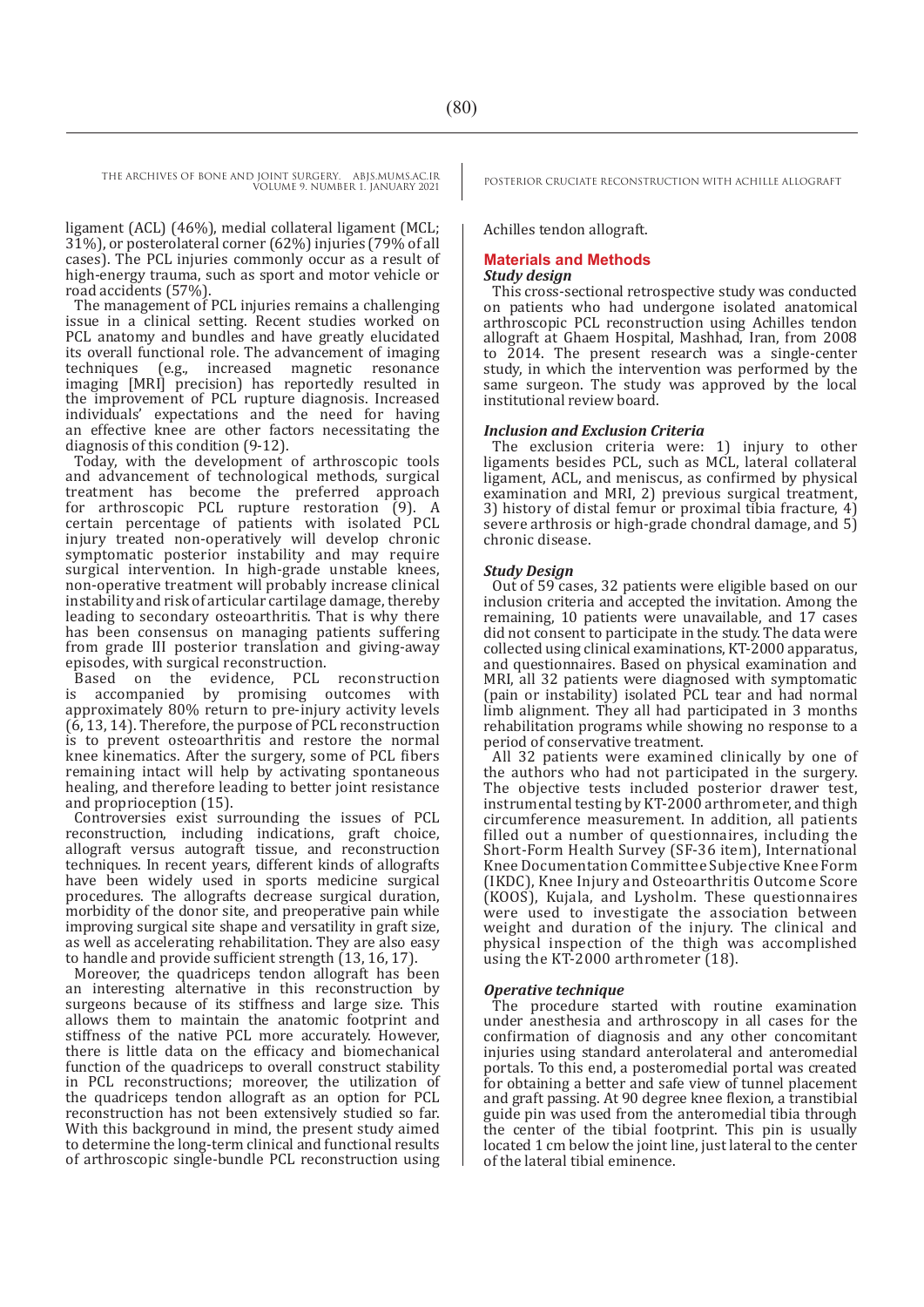A lateral fluoroscopic image was then taken to verify the appropriate pin placement. The tibial tunnel was carefully drilled and then compressed with a reamer. Subsequently femoral guide pin was placed in the anatomic footprint through the anterolateral portal. In the next stage, the edges of both tunnels were shaved and smoothed to facilitate graft passage.

The allograft trim and resize was done to be fit to the tunnel and then sutured with braided nonabsorbable running suture. An 18-gauge wire loop was passed from outside into tibial tunnel and grasped from inside and exited from femoral tunnel. This wire loop was then used as a guide for allograft passage through tunnels and knee joint. A metal interference screw used from outside-in for femoral side bone plug fixation. Subsequently, the graft was tensioned in the following technique and fixed with screw and spiked washer. The knee was brought through several flexionextension cycles. Then at 90-degree knee flexion and an anterior drawer force to the tibia tensioning was applied [Figure 1].

The knee was braced in full extension. It is well-known that PCL graft healing usually takes more time than the ACL healing. This is why PCL rehabilitation is the keystone of a successful recovery. Therefore, the knee was immobilized for 4 weeks with only 90 passive flexion and then progressive and resistive motions were initiated (12).

#### *Ethical considerations*

This project was approved by Mashhad University of Medical Sciences, Mashhad, Iran. Informed consent was obtained from all patients. To observe the ethical considerations, the participants were informed about the confidentiality of the data, stages of the study, and research techniques. Moreover, they were ensured about



**Figure 1. Graft preparation, tunnel placement and graft passing.**

the possibility of study withdrawal at any stage.

#### *Statistical analysis*

The data were entered in IBM SPSS software (version 16) and then analyzed by t-test, Chi-square test, and ANOVA. A *P-value* less than 0.05 was considered statistically significant.

#### **Results**

Based on the obtained results of this study, 93.75% of the patients (n=30) were male. The subjects had a mean age of 30±8.45 years (age range: 20-49 years) and a mean BMI of 25.15±2.85 kg/m<sup>2</sup> (range: 19.60-30.13 kg/ m2). In addition, the mean weight, height, and thigh gap of the patients were  $76.84\pm10.9$  kg (range: 59-102 kg), 174.65±7.12 cm (range: 160-188 cm), and 2.53±1.66 cm (range: 0-6 cm), respectively. In addition, 34.37%  $(n=11)$  and 65.62%  $(n=21)$  of the patients had left and right knee injuries, respectively. Furthermore, the mean follow-up duration was 36.34±17.95 months (range: 12- 60 months).

With regard to the mechanism of injury, 22 (68.75%) and 10 (31.25%) patients had motor vehicle accident and sports injury, respectively. Time interval between injury and operation was less than 6 months in 12 patients and more than 6 months in 20 cases, rendering a mean interval of 9.5 months. Based on the results of the SSD-KT2000 arthrometer, 4 (12.5%), 11 (34.37%), 9 (28.12%), and 8 (25%) patients had normal (0-2), nearly normal (3-5), abnormal (6-10), and severely abnormal (>10) laxity, respectively. The results revealed no correlation between SSD-KT2000 results and topographic criteria.

The study population with PCL reconstruction demonstrated good results in all KOOS subscores (i.e., symptoms, pain, ADL, sport, quality of life) with the total mean KOOS score of 73.92±15.08 (range: 31.17-95.50). There was a significant relationship between total KOOS score and KT-2000 results (P=0.008). At the final clinical review of Lysholm knee score, 12 patients (37.5%) had excellent or good results (a score of  $>84$ ). The median postoperative Lysholm knee score was 79.5 (range: 26- 100), and there was a good relationship between lysholm score and KT-2000 results, especially in groups with normal and nearly normal laxity. At the final follow-up, the mean post-reconstruction IKDC and Kojula scores were 58.20±10.47 and 80.06±16.47, respectively (range: 32-100) [Table 1].

The scores of the eight categories of the SF-36 suggest that the patients were functioning physically, mentally, and socially at average levels when compared with the standard population. The scores of the physical and mental components were presented in a single combined score of the eight categories of the SF-36. The mean physical and mental component scores were 41.52 and 48.41, respectively.

Physical function score was slightly below and mental function was slightly above the average US population scores [Table 2]. After surgery, 2 and 4 patients had giving way sensation and extension lag in the follow-up, respectively. There was no other post-operative knee or general complication, except for two cases of superficial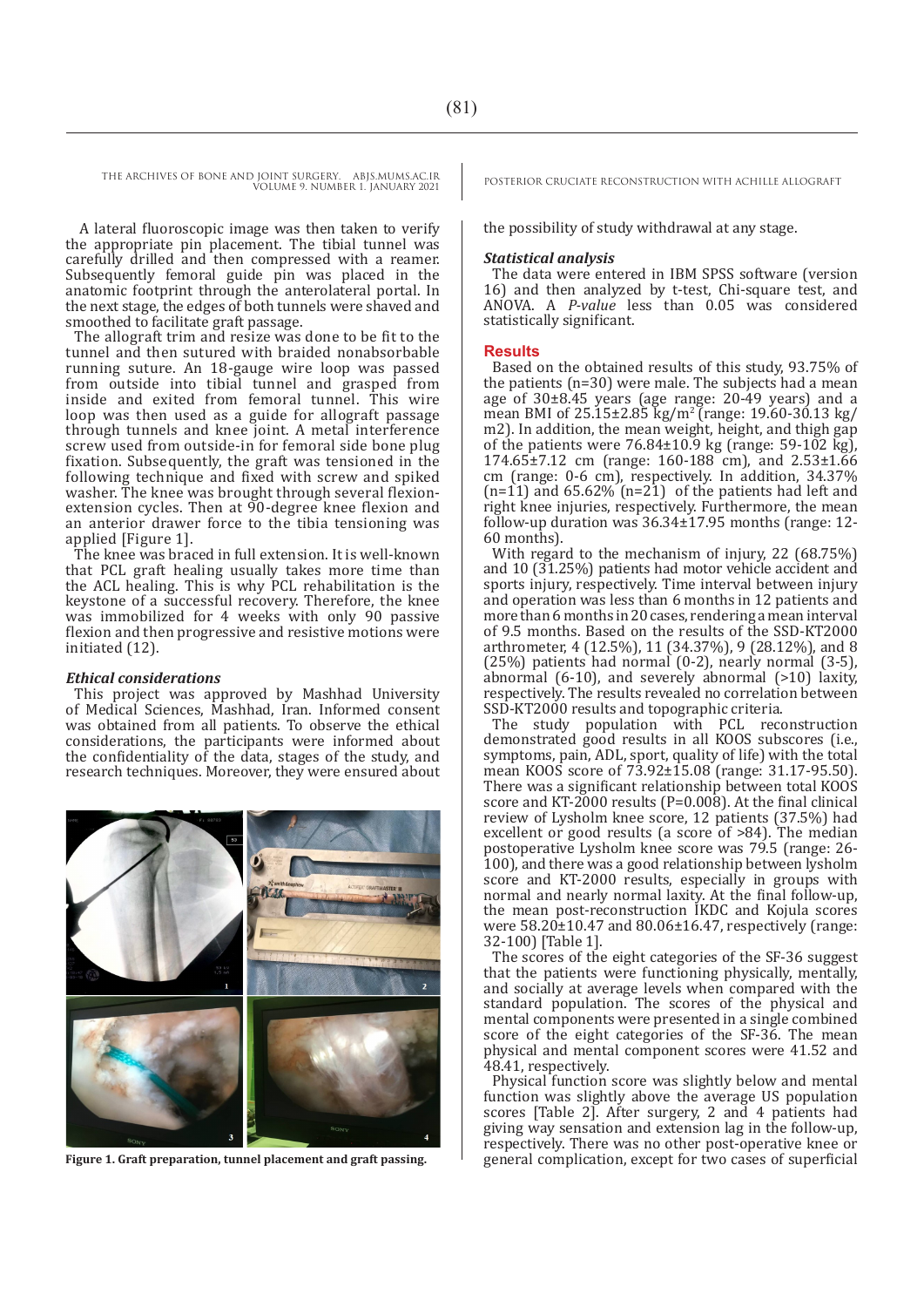| Table 1. Mean scores of Lysholm, Kujala, International Knee Documentation Committee Subjective Knee Form, and Knee Injury and<br>Osteoarthritis Outcome in patients |               |                  |        |                |                |  |  |  |  |  |  |
|---------------------------------------------------------------------------------------------------------------------------------------------------------------------|---------------|------------------|--------|----------------|----------------|--|--|--|--|--|--|
| <b>Scores</b>                                                                                                                                                       | <b>Number</b> | $\bar{x}$ ±SD    | Median | <b>Minimum</b> | <b>Maximum</b> |  |  |  |  |  |  |
| <b>IKDC</b>                                                                                                                                                         | 32            | 58.20±10.47      | 54.00  | 25.30          | 95.40          |  |  |  |  |  |  |
| Lysholm                                                                                                                                                             | 32            | 79.50±17.02      | 83.50  | 26             | 100            |  |  |  |  |  |  |
| Kujala                                                                                                                                                              | 32            | 80.06±16.47      | 85.00  | 32             | 100            |  |  |  |  |  |  |
| Final Koos                                                                                                                                                          | 32            | 73.92±15.08      | 76.15  | 31.17          | 95.50          |  |  |  |  |  |  |
| KOOS Pain                                                                                                                                                           | 32            | $28.75 \pm 5.34$ | 30.00  | 16             | 36             |  |  |  |  |  |  |
| KOOS Symptoms                                                                                                                                                       | 32            | 20.87±4.47       | 21.00  | 10             | 28             |  |  |  |  |  |  |
| KOOS ADL                                                                                                                                                            | 32            | 58.56±7.57       | 60.00  | 41             | 68             |  |  |  |  |  |  |
| KOOS Sport/Recreation                                                                                                                                               | 32            | $12.96 \pm 5.15$ | 15.00  | $\mathbf{0}$   | 20             |  |  |  |  |  |  |
| With OoL                                                                                                                                                            | 32            | $10.28 \pm 3.45$ | 11.00  |                | 19             |  |  |  |  |  |  |

IKDC: International Knee Documentation Committee, KOOS: Knee Injury and Osteoarthritis Outcome Score, OoL: quality of life

| Table 2. Mean scores of 36-Item Short-Form Health Survey indicators |       |           |           |       |                |       |           |           |            |            |  |  |  |
|---------------------------------------------------------------------|-------|-----------|-----------|-------|----------------|-------|-----------|-----------|------------|------------|--|--|--|
| $SF-36$                                                             | PF    | <b>RP</b> | <b>BP</b> | GH    | V <sub>T</sub> | SF    | <b>RE</b> | <b>MH</b> | <b>PCS</b> | <b>MCS</b> |  |  |  |
| Number                                                              | 32    | 32        | 32        | 32    | 32             | 32    | 32        | 32        | 32         | 32         |  |  |  |
| Average score of the patients                                       | 63.45 | 43.10     | 57.72     | 58.90 | 58.97          | 72.84 | 57.47     | 65.79     | 41.52      | 48.41      |  |  |  |
| Average score in Persian speaking population (30)                   | 85.3  | 70        | 79.4      | 67.5  | 65.8           | 76    | 65.6      | 67        |            |            |  |  |  |
| Standard deviation                                                  | 27.65 | 38.32     | 25.87     | 21.16 | 21.31          | 26.95 | 46.21     | 20.02     | 12.83      | 13.68      |  |  |  |

SP-36: 36-Item Short-Form Health Survey

infection treated with medication and one case of transient paresthesia.

#### **Discussion**

Based on the obtained results of our study, the majority of the patients were young males. This is in line with the results of a couple of studies reporting that most of PCL rupture patients are young males (19, 20). Motor vehicle accident was the most common cause of symptomatic isolated PCL. In the current study, high-energy trauma accounted for the majority  $(81.5\%)$  of the PCL injuries, and only 18.5% of such injuries had been caused by sports-related accidents.

Our findings revealed no correlation between SSD-KT2000 results and topographic criteria, which is consistent with other reports (9, 21).

Moreover, in the current study, good results were obtained for all KOOS domains. A significant relationship was reported between Lysholm score and KT-2000 results, especially in groups with normal and nearly normal laxity. Based on our results, the physical function was below the US population norms, while mental function was slightly above this level. Sensation, extension lag, and superficial infection were the reported side effects in our study.

The management of PCL injuries remains a controversial in knee surgery. Some evidences consider isolated PCL injury as a functionally benign condition as patients usually do well without surgical intervention. In a natural history study of acute, isolated, non-operatively treated PCL injuries, Shelbourne et al. reported that after 14 years of PCL injury patients had good subjective and objective outcomes (22). In contrast, others recommended surgical reconstruction due to reduce the risk of knee osteoarthritis changes and increase knee function . Studies have also provided a scientific rationale for PCL reconstruction (single-bundle vs. double-bundle), graft selection, tunnel placement, and fixation (23).

All patients in our study had isolated PCL injury and were managed with single-bundle reconstruction. However, no single PCL reconstruction technique is consistently accepted by all orthopedic surgeons. In a study performed by Clancy et al., degenerative changes in the knees with chronic PCL injury and recommended surgical reconstruction were reported to have an incidence rate of 48% (24).

Cross and Powell reported 55 sports-related PCL injuries which 47 did well with conservative treatment, but just 5 out of 61 high-energy trauma-related PCL injuries did as well. Furthermore, they showed 80 % satisfactory result with early repair of high-energy trauma-related PCL injuries (25). In the current study, high laxity and functional impairment were considered as main surgical indications. There are very few clinical studies reporting the outcomes of achilles allograft usage in isolated singlebundle PCL reconstructions. This can be due to the relatively low incidence of this injury pattern and its high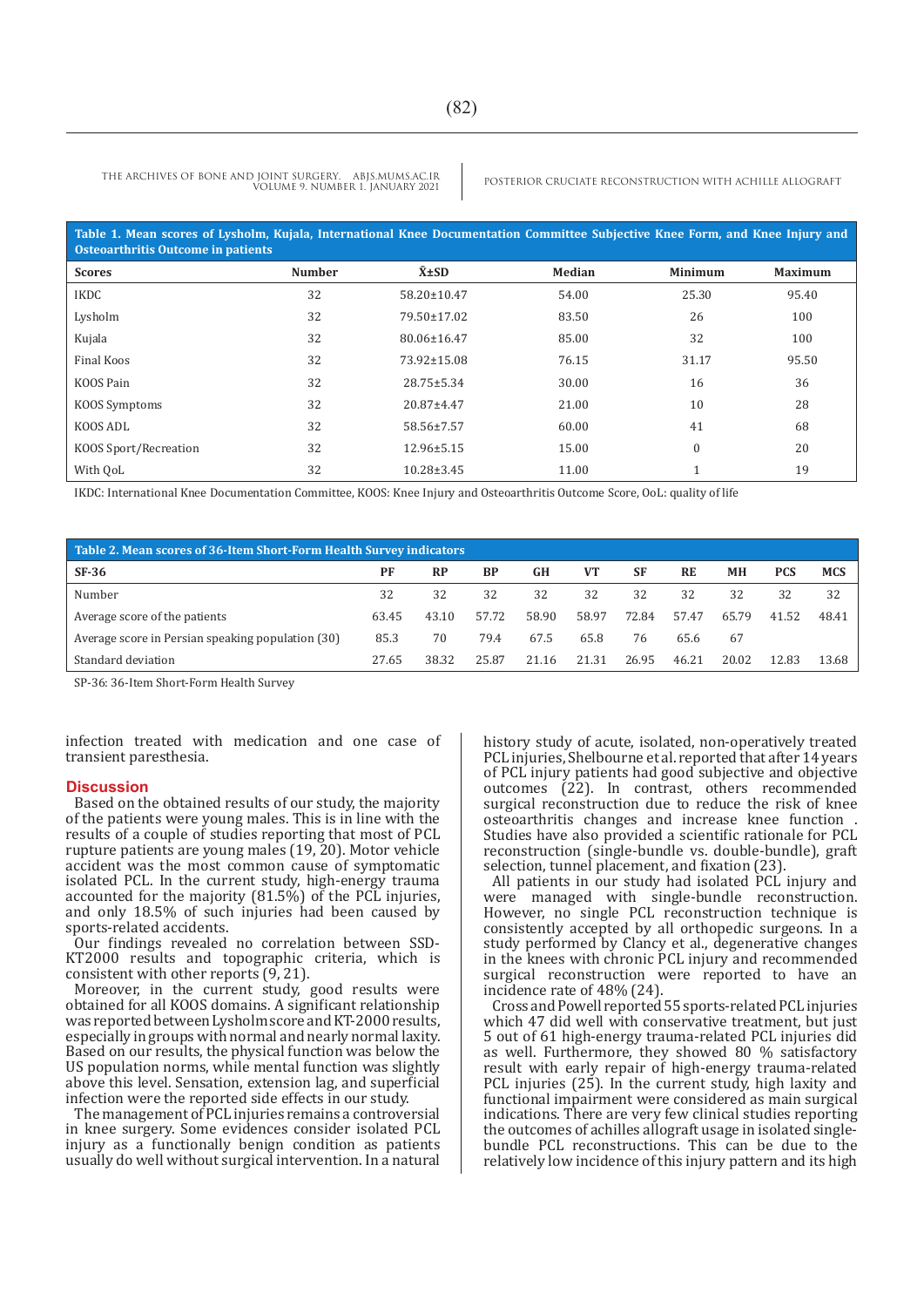association with multi-ligament injuries.

In our study, the majority of the patients had abnormal laxity based on SSD-KT2000. Mariani et al. retrospectively reviewed 24 patients following arthroscopic singlebundle PCL reconstruction with a patellar tendon autograft. They reported a lower rate of abnormal laxity as compared to our results. In the present study, 46.8% and 53.12% of the patients were in the groups with normal/nearly normal and abnormal/severely abnormal laxity, respectively, based on SSD-KT2000. However, in the mentioned study, 79% and 21.8% of the subjects had normal and abnormal/severely abnormal laxity, respectively. They reported that with a minimum followup of 2 years, only 25% and 21% of patients were in normal and abnormal/severely abnormal laxity groups, respectively, according to the IKDC criteria (21).

Chen et al. compared quadriceps tendon with hamstring autograft for performing an isolated single-bundle PCL reconstruction with a mean follow-up of 2 years. Nonetheless, they found no difference between the two grafts. In the mentioned study, 31%, 57%, and 12% of the patients were reported to have normal, nearly normal, and abnormal laxity, respectively, according to IKDC posterior drawer testing (26). In another study, Bjarne Mygind-Klavsen et al. reported an IKDC subjective score of 63.8 for isolated PCL group using a mean follow-up of 5.9 years (27).

In the current study, there was a significant correlation between the results of SSD-KT2000 and the scores of KOOS, Lysholm, and Kojula questionnaires, except for subjective IKDC scores showing a weak association. In addition, there was a significant relationship between trauma-surgery interval and these scores. However, SSD-KT2000 results had no significant relationship with the KOOS, Lysholm, and Kojula scores. This shows that patient satisfaction and functional results do not have a prominent relationship with knee laxity and that no distinct laxity makes an acceptable outcome for patients. However, trauma-surgery interval exerts a significant effect on patient outcome.

Results of this study revealed that PCL reconstruction using single-bundle arthroscopy and Achilles allograft is a complicated procedure with low complications and is fruitful for the patient. This finding is comparable to other studies performed elsewhere.

#### *Research limitations and recommendation*

Based on the results, it was concluded that it is possible to achieve satisfactory objective and subjective outcomes with arthroscopic posterior cruciate ligament reconstruction using Achilles tendon allograft. The main limitations of the current study are small sample size and lack of pre-operative data on the clinical and functional status of the injured knee. The findings of the present study cannot be generalized due to our small sample size affecting the outcome by uncontrolled intervention variables and the impossibility of long-term follow-up. Future studies are suggested to employ a large sample size and long-term follow-up to obtain more accurate findings. In addition, it is recommended to perform more studies, especially with a comparative and prospective design, to examine pre-surgical and post-surgical conditions of the patients.

As the findings of the present study indicated, regardless of weight, height, age, and BMI, a shorter time interval between injury and surgery would result in better functional outcomes. This time interval was found to be the most important factor in this regard. On the other hand, it was revealed that functional results decreased due to irreversible degenerative changes in the knee joint, and it had a lower correlation with the amount of knee laxity. Therefore, in young patients who are candidates for PCL surgical reconstruction, it is best to perform the surgery as soon as possible, right after the acute period.

# **Acknowledgments**

The present study is based on a dissertation submitted to Mashhad University of Medical Sciences. Hereby, the authors extend their gratitude to the research units and all those who helped us in this research.

*Conflicts of interest:* No competing interests were declared and no external funds were received.

Mohammad H. Ebrahimzadeh MD1 Omid Shahpari MD<sup>1</sup> 1 Orthopedic Research Center, Mashhad University of Medical Sciences, Mashhad, Iran

# **References**

- 1. Simon TD, Bublitz C, Hambidge SJ. Emergency department visits among pediatric patients for sports-related injury: basic epidemiology and impact of race/ethnicity and insurance status. Pediatric emergency care. 2006;22(5):309-15.
- 2. Yang J, Marshall SW, Bowling JM, Runyan CW, Mueller FO, Lewis MA. Use of discretionary protective equipment and rate of lower extremity injury in high school athletes. American journal of epidemiology. 2005;161(6):511-9.
- 3. Kujala UM, Taimela S, Antti-Poika I, Orava S, Tuominen

R, Myllynen P. Acute injuries in soccer, ice hockey, volleyball, basketball, judo, and karate: analysis of national registry data. BMJ : British Medical Journal. 1995;311(7018):1465-8.

- 4. Fox RJ, Harner CD, Sakane M, Carlin GJ, Woo SL. Determination of the in situ forces in the human posterior cruciate ligament using robotic technology. A cadaveric study. Am J Sports Med. 1998;26(3):395- 401.
- 5. Miyasaka K, Daniel D, Stone M. The incidence of knee ligament injuries in the general population. Am J Knee